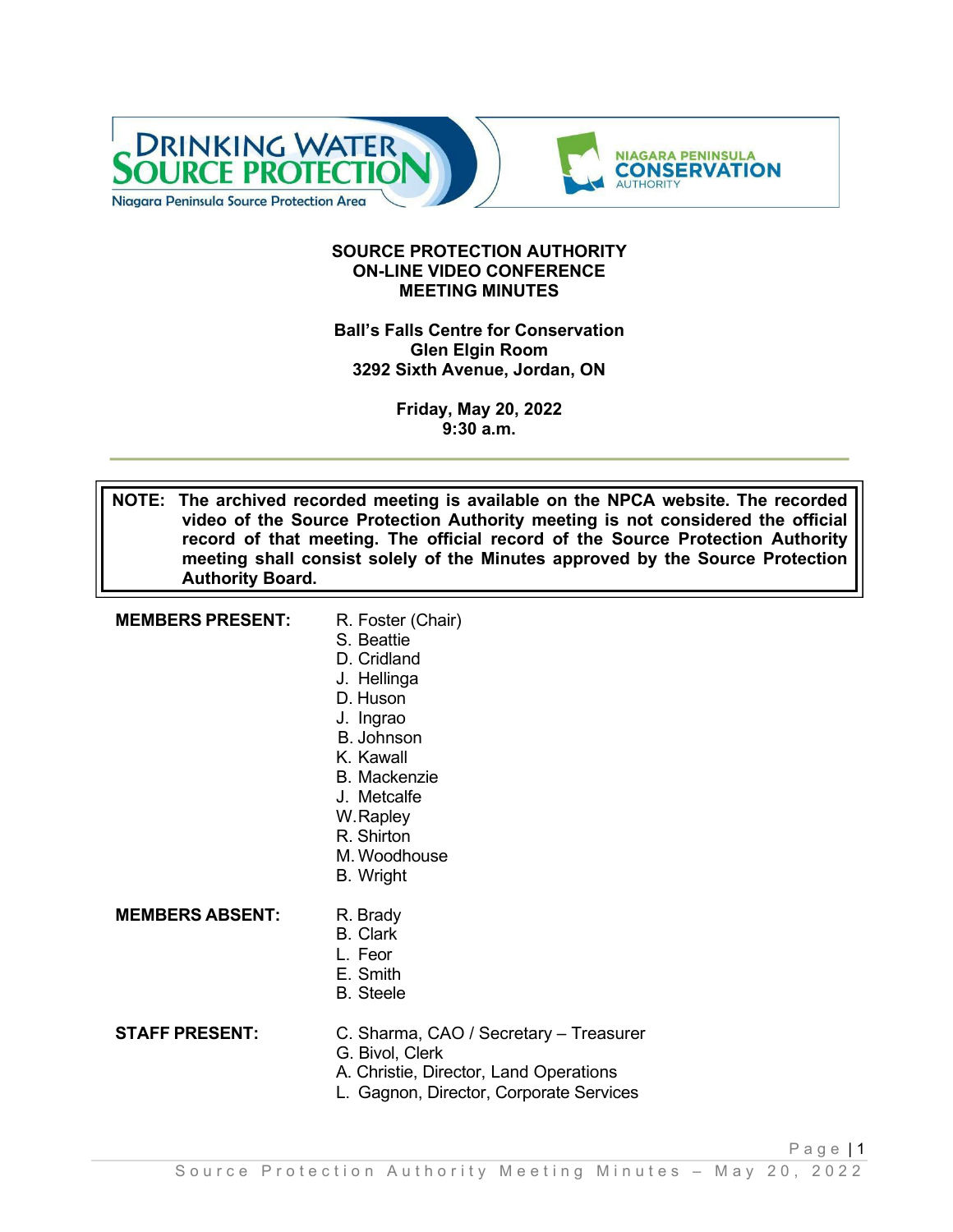- R. Hull, Manager, Strategic Business Planning and Public Relations
- L. Lee-Yates, Director, Watershed Management
- T. Proks, Source Water Protection Coordinator
- G. Shaule, Administrative Assistant

The Chair called the meeting to order at 9:33 a.m..

### 1. APPROVAL OF AGENDA

Resolution No. SPA-05-2022 Moved by Board Member Johnson Seconded by Board Member Wright

**THAT** the Source Protection Authority agenda dated May 20, 2022 **BE** hereby **APPROVED**  as presented.

**CARRIED**

### 2. DECLARATIONS OF CONFLICT OF INTEREST

None declared.

# 3. APPROVAL OF MINUTES

a) Approval of the Minutes of the Source Protection Authority meeting dated April 22, 2022

Resolution No. SPA-06-2022 Moved by Board Member Cridland Seconded by Board Member Huson

**THAT** the minutes of the Source Protection Authority Board meeting dated April 22, 2022 **BE ADOPTED**.

**CARRIED**

Page | 2

#### 4. CORRESPONDENCE

None.

5. PRESENTATIONS

None.

### 6. CONSENT ITEMS

None.